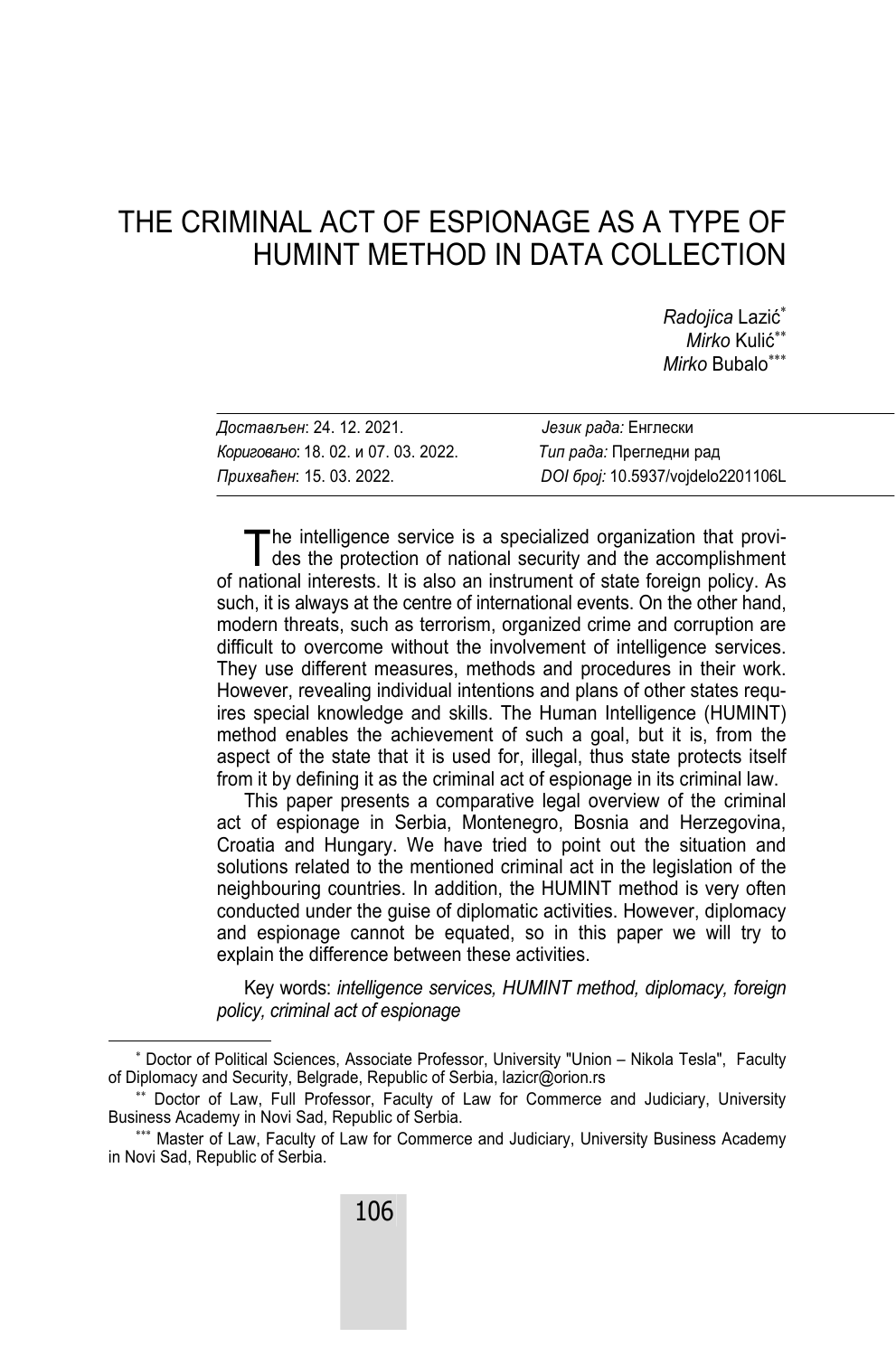## The HUMINT method in the work of intelligence services

The intelligence service has always played an important role in social events, both The intelligence service has always played an important role in social events, both within national policy and in the field of foreign policy and international relations. In order for a state to provide its stable development, it has to be aware at all times of its geopolitical, geostrategic significance, plans, intentions and interests of other states, i.e. it has to be aware of its international surroundings and position. Accordingly, one should always know the answers to the questions: what a potential enemy is doing, what it is capable of doing and what it can do in the future. The executor of these particularly complex, uncertain, and very important tasks can only be a specific organization of the human collective established by state, and that is exactly the intelligence service.

Analysing the literature that has had intelligence as its subject of study, it can be noticed that there are different attitudes in defining the concept of "the intelligence service". The reasons for this are very different. Some of them are work secrecy, as well as the impossibility of using the method of direct observation, which is why the entire research is focused on the use of indirect sources: professional literature, electronic media, official documents, etc. Furthermore, one of the reasons is the phenomenon of modern intelligence service, which, in comparison to traditional intelligence service, implies that it performs both counterintelligence and subversive activities. Moreover, the world bipolarization based on ideological grounds, the establishment of a great number of international organizations, the emergence of terrorism as a new global security phenomenon, deepening antagonisms between developed and developing countries, are also some of the reasons that make it difficult to define the concept of the intelligence service.

For Andrej Savić: "The intelligence service is a socio-historical and class conditioned specialized organization, which, within its scope of work, conducts secret intelligence, counterintelligence and subversive activities against vital interests of opponents, using specific methods and means, in order to accomplish certain political interests and protection of internal and external security". $^1$  A similar view is shared by Mladen Bajagić, who believes: "The intelligence service is a specialized institution of the state apparatus, which in accordance with the defined scope of work conducts intelligence-informative, intelligencesecurity, non-intelligence activities and subversive actions against vital interests and values of opponents, using scientific methods and methods of acquiring scientific knowledge, as well as specific collection methods, procedures and means, in order to accomplish national interests and preserve and improve national security of one's own state".<sup>2</sup>

On the other hand, Ljubomir Stajić defines the intelligence service as "a specialized, relatively independent institution of the state apparatus, responsible for collecting important intelligence data and information about other states or its institutions and possible internal opponents of its state by legal public, and also secret

 $\overline{\phantom{0}}$ <sup>1</sup> Andreja Savić, *Nacionalna bezbednost,* Kriminalističko-policijska akademija, Beograd, 2007, p. 86.

Mladen Bajagić, *Metodika obaveštajnog rada*, Kriminalističko-policijska akademija, Beograd, 2015, p. 223.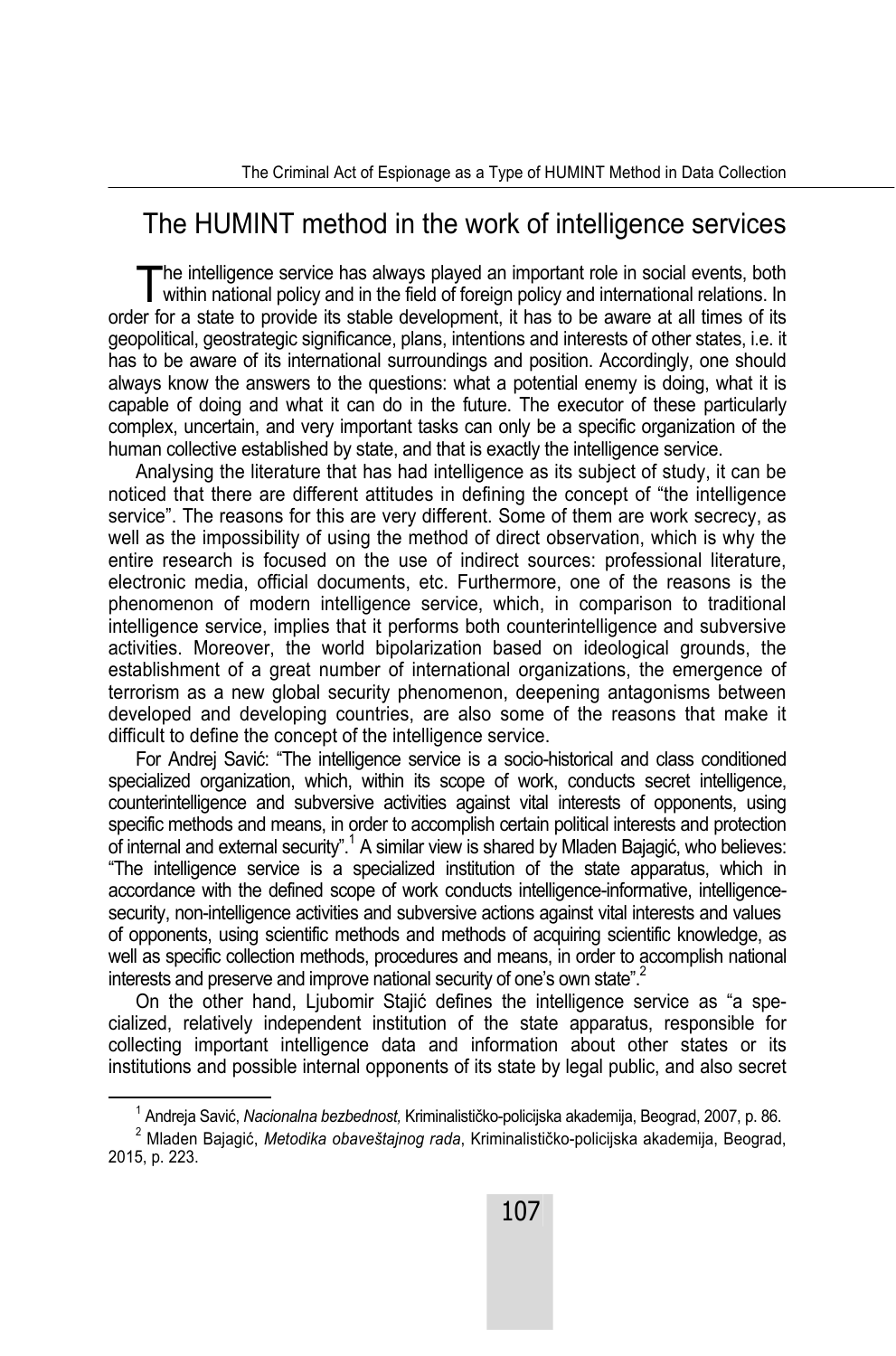means and methods necessary for pursuing the country's policy and taking over other actions in peace and at war, and to implement a part of the country's state and political goals through its activities, independently or in cooperation with other state bodies".<sup>3</sup>

However, having in mind that the intelligence services are one of the main holders of foreign policy of all states, the unilateral definition of this service is not adequate. If the intelligence service were defined in such a way, it would mean that all states have a similar foreign policy, and that is certainly not true. Given that the foreign policy of great powers differs from the foreign policy of, conditionally speaking, small states, the definition of the concept of the intelligence service will focus in such a direction.

From the aspect of great powers, the intelligence service is a specialized professional organization of some state, which is competent to use, above all, secret methods and means to conduct intelligence, and also spy and subversive actions and operations, which are aimed at strategically important countries for the maximal contribution to the hegemonic pretensions of the home state.<sup>4</sup>

On the other hand, from the aspect of small states, the intelligence service is a specialized organization of the state apparatus, which, in accordance with the scope defined by law, using legal, and also secret methods and means, is authorized to conduct intelligence-informative, intelligence-security activities, aimed at the surrounding entities, which could endanger or are threatening the security of the home state, in order to successfully pursue state policy and preserve and improve the national security of such a state. $5$ 

Therefore, for the intelligence service of small states, data collection (revealing secrets), i.e. conducting intelligence-informative actions towards entities in the surroundings is the key task. On the other hand, in the intelligence services of great powers, conducting intelligence activities is only one of the tasks, which usually precedes spy and subversive action and operation.<sup>4</sup>

The methodology of the work of the intelligence services also includes the intelligence and subversive activities. Therefore, the methods of the work of the intelligence services can be divided into: 1) the methods of intelligence data collection and 2) the methods of subversive actions.

The methods of intelligence data collection include: the HUMINT method (man as a source of data), technical method, partnership cooperation with other services and intelligence data collection from publicly available sources.

 $\frac{1}{3}$  Ljubomir Stajić, *Osnovi sistema bezbednosti – sa osnovama istraživanja bezbednosnih pojava*, Pravni fakultet u Novom Sadu, Novi Sad, 2021, p. 231.

<sup>4</sup> Milan Mijalkovski, *Obaveštajne i bezbednosne službe*, Fakultet bezbednosti, "Službeni glasnik", Beograd, 2009, p. 77.

 $^5$  Ibid, p. 78.

<sup>6</sup> Marko Parezanović, *Politički prevrati – savremeni pristup*, Nova srpska politička misao, Beograd, 2013, p. 241. During the Cold War the intelligence services of the US and the USSR were the main organisers and participants in numerous political coups, state coups, revolutions, assassinations, wars, political, military and security crises, many spy scandals that have shaken interstate relations around the world.

Ljubomir Stajić, Radojica Lazić, *Uvod u nacionalnu bezbednost*. Akademija za nacionalnu bezbednost JP "Službeni glasnik", Beograd, 2015, p. 191.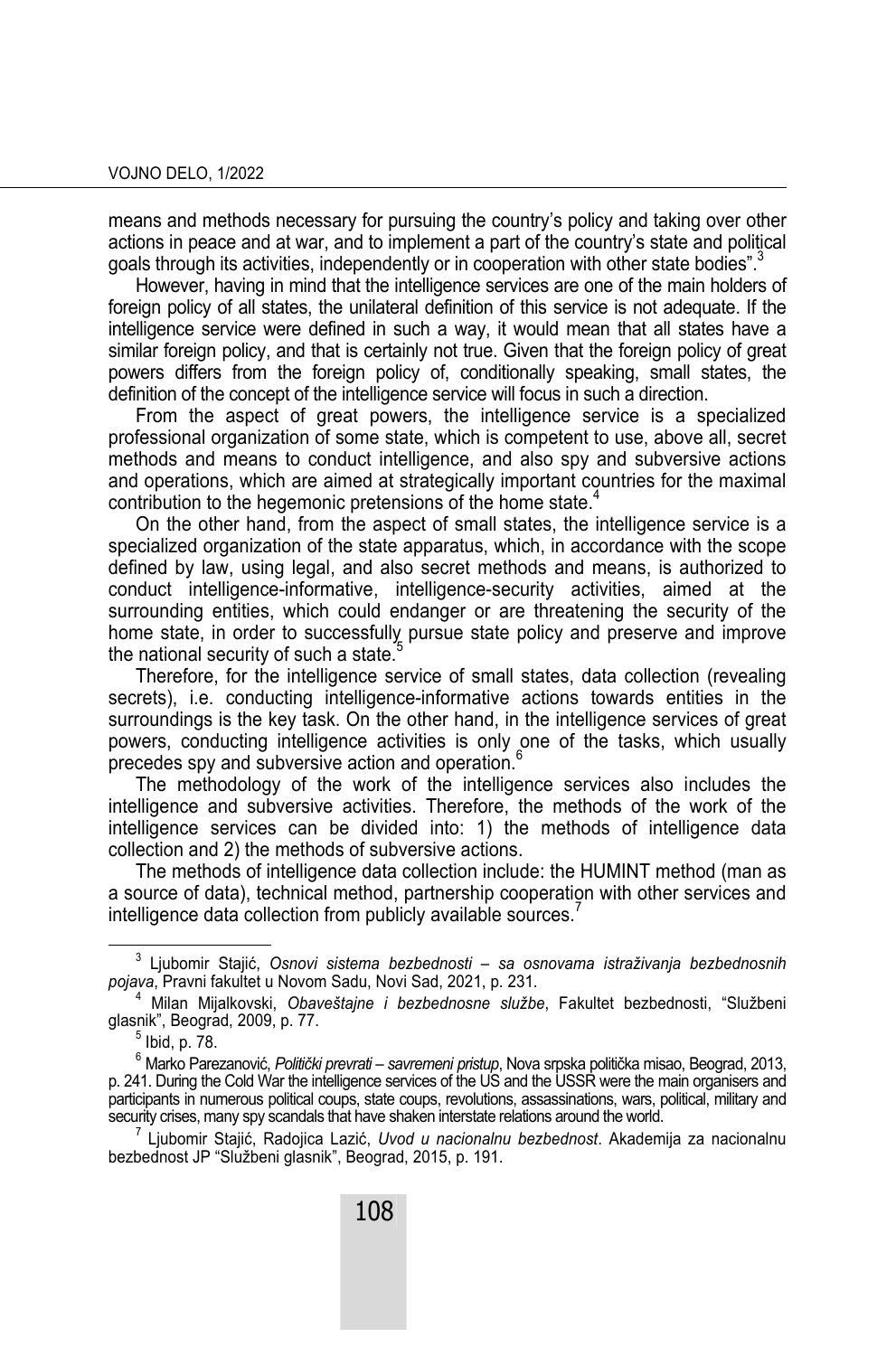Having in mind that the data that are collected in such a way require additional processing, the intelligence services, i.e. their analytical segments, use special analytical methods and techniques. Using analytical methods and techniques, the collected data is given a new dimension, which enables better consideration and understanding. It also creates a basis for their presentation to political decisionmakers.<sup>8</sup>

The intelligence service carries out subversive activities through certain forms, such as creating and using crises, subversive propaganda, terrorism, sabotage, diversion, the use of special forces and violent coup.<sup>9</sup>

The HUMINT method is, of course, the oldest, most risky, and also the best method of finding out the secrets of the subject of intelligence research. The famous Chinese military leader and theorist Sun Tzu pointed out this method several centuries before Christ.<sup>10</sup> This is an activity that mostly takes place in the territory of the state that is the subject of intelligence research, regardless of whether the intelligence officers reside in that territory legally or illegally. In any case, they illegally, through its citizens, without the consent and without its knowledge, collect data that are strictly classified. Moreover, an agent can be hired for subversive actions, as well. At least two facts are crucial in the intelligence service commitment to use this method. Firstly, even the implementation of the highest quality modern technology cannot reveal will, intentions and plans of the subject of intelligence research, and, secondly, it is unthinkable to perform any secret action without support in the structures of an opponent, especially when it is done in its territory.

An agent is a person who, guided by some motives, consciously, secretly, in an organized manner and unprofessionally collects and submits intelligence data and performs other tasks by the order and for the needs of the intelligence service. The main elements of the HUMINT method: awareness, secrecy, organization, continuity and unprofessionalism arise from this.<sup>1</sup>

In the scientific and professional literature, the concepts of the agent and the collaborator are often mixed up. Therefore, it is necessary to point out the essential differences between persons who have a secret relationship with the security service.

The collaborator is a citizen of the home state and mainly operates in national territory, while the agent is, as a rule, a foreign citizen or a stateless person. He operates in the territory of the state which is the subject of intelligence research.<sup>12</sup>

 $\overline{8}$  Dragan Bolić, *Menadžment obaveštajne delatnosti u funkciji operativnog planiranja (doktorska disertacija)*. Vojna akademija, Beograd, 2016, pp. 139–150; Mladen Bajagić, *Metodika obaveštajnog rada*, gen. quote, pp. 371–394.

<sup>9</sup> Ljubomir Stajić, *Osnovi sistema bezbednosti – sa osnovama istraživanja bezbednosnih pojava*, gen. quote, p. 243.

<sup>&</sup>lt;sup>10</sup> Sun Cu, *Umeće ratovanja*, Babun, Beograd, 2014.<br><sup>11</sup> Mladen Bajagić, *Metodika obaveštajnog rada*, gen. quote, p. 249; Ljubomir Stajić, Radojica Lazić, *Uvod u nacionalnu bezbednost*, gen. quote, pp. 193–194.<br><sup>12</sup> Ibid, p. 193.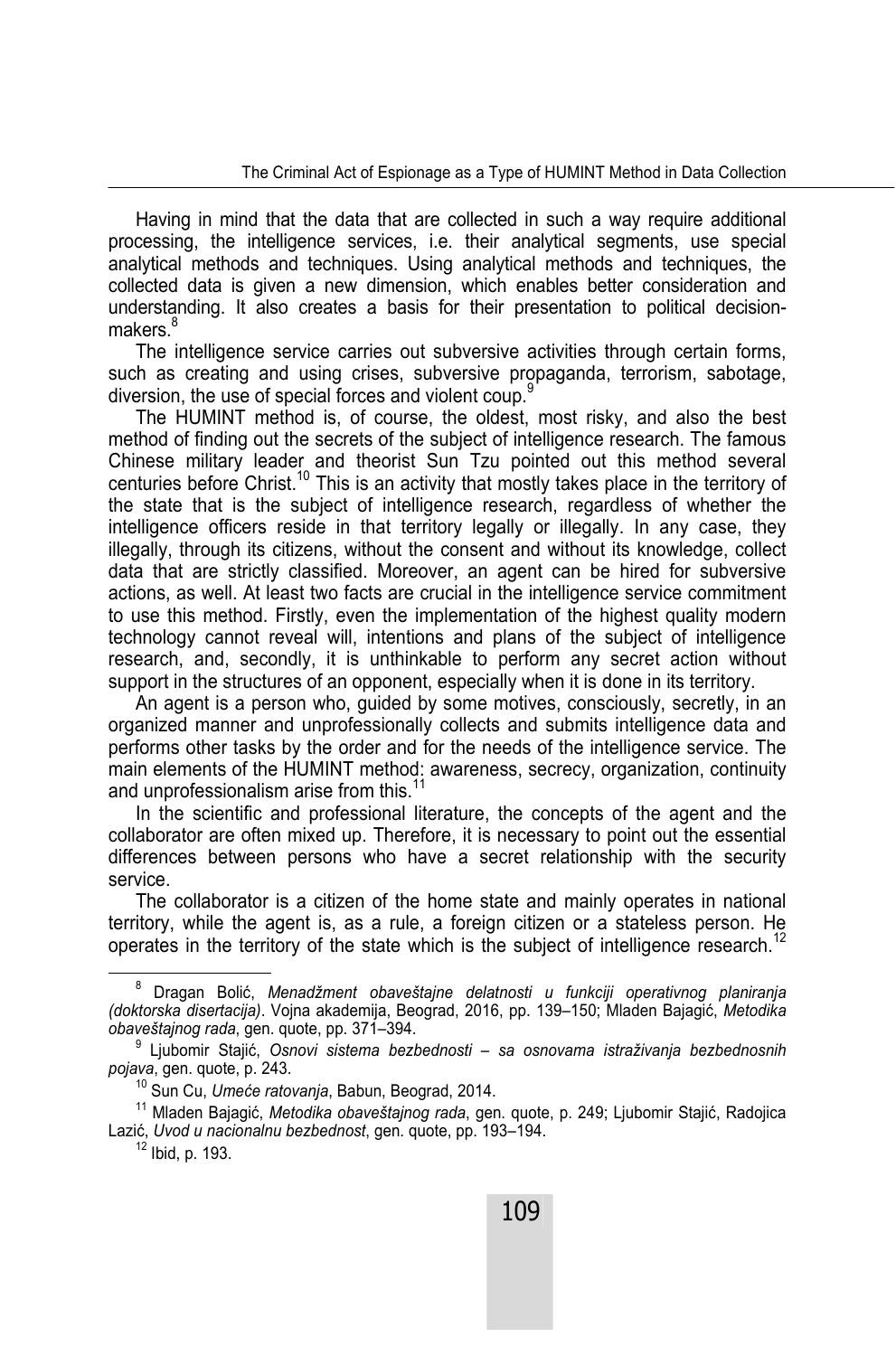Furthermore, it is necessary to distinguish agents from persons who are not aware that they are a source of information, i.e. who are manipulated in different ways.<sup>13</sup>

Espionage means intelligence data and information collection, i.e. getting the classified data of an opponent. In a narrower sense, it is "a tort of endangering national security by revealing a political, military or official secret to a foreign state, organization or person that serves them".<sup>14</sup> The intelligence services try, using various methods and techniques, to cover up their espionage activities in every possible way, especially in the country that is the target of the attack. The well-designed legend about covert activities is an integral part of the intelligence activities abroad.

The approach to subversive espionage is completely different. Such an activity is characterized by the increased publicity in the country of the attack. An atmosphere of fear, anxiety, depression, paranoia, distrust in the capability of the current government to resist various external pressures is created among its citizens and in the public. This results in the widest-scale economic, political and social crises.<sup>15</sup>

## The diplomatic and legal aspect of espionage

The intelligence service and diplomacy are very closely linked and represent very important actors in pursuing foreign policy. As a rule, the intelligence service is always at the centre of foreign policy events. It monitors and analyzes the events of interest to the state, and also prepares and carries out certain activities to disrupt the security system of other states. Good intelligence officers provide the key support to diplomacy, including a variety of operational and tactical methods in obtaining important information and knowledge of a political, military, economic, or some other character.16 The intelligence activities provide pursuing secret policies and secret actions and thus have an impact on some events on the international scene.<sup>17</sup>

17 Andreja Savić, Mladen Bajagić, "Uloga obaveštajnih službi u spoljnoj politici", *Nauka, bezbednost, policija*, 1/2002, pp. 17–29; Richard Betts, *Enemies of Intelligence: Knowledge and* 

13 Saša Mijalković, Milan Milošević, *Obavještajno-bezbjednosna djelatnost i službe*, Visoka

<sup>&</sup>lt;sup>14</sup> Milo Bošković, *Leksikon bezbednosti*, JP "Službeni glasnik", Pravni fakultet u Novom Sadu, Beograd – Novi Sad, 2017, p. 833. Beograd – Novi Sad, 2017, p. 833. 15 Milan Milošević, *(Kontra)špijunaža*, Medija centar "Odbrana", Beograd, 2011, p. 129;

Radoslav Gaćinović, "Uloga obaveštajnih službi u izgradnji bezbednosne funkcije države", *Vojno delo*, br. 2, 2019, pp. 79–80.

 $16$  For example, during the Cold War the Romanian intelligence service was particularly focused and specialized in the field of economic espionage and theft of technology from the West. More about this see in: Jon Miha i Paćepa, *Crveni horizonti*, Akvarijus, Beograd, 1990. In modern circumstances today industrial espionage takes a special place. About this see in: Nadežda Gudelj, Vojo Laković, "Industrijska špijunaža u savremenim uslovima – karakteristike i predmet interesovanja", *Vojno delo*, br. 2, 2017, pp. 151–163; Siniša Domazet, Zdravko Skakavac, "Industrijska špijunaža na primeru Kine i SAD", *Politika nacionalne bezbednosti*, br. 2, 2020, pp. 219–240; Slobodan Simović, *Industrijska špijunaža*, Fakultet za diplomatiju i bezbednost, Beograd, 2021.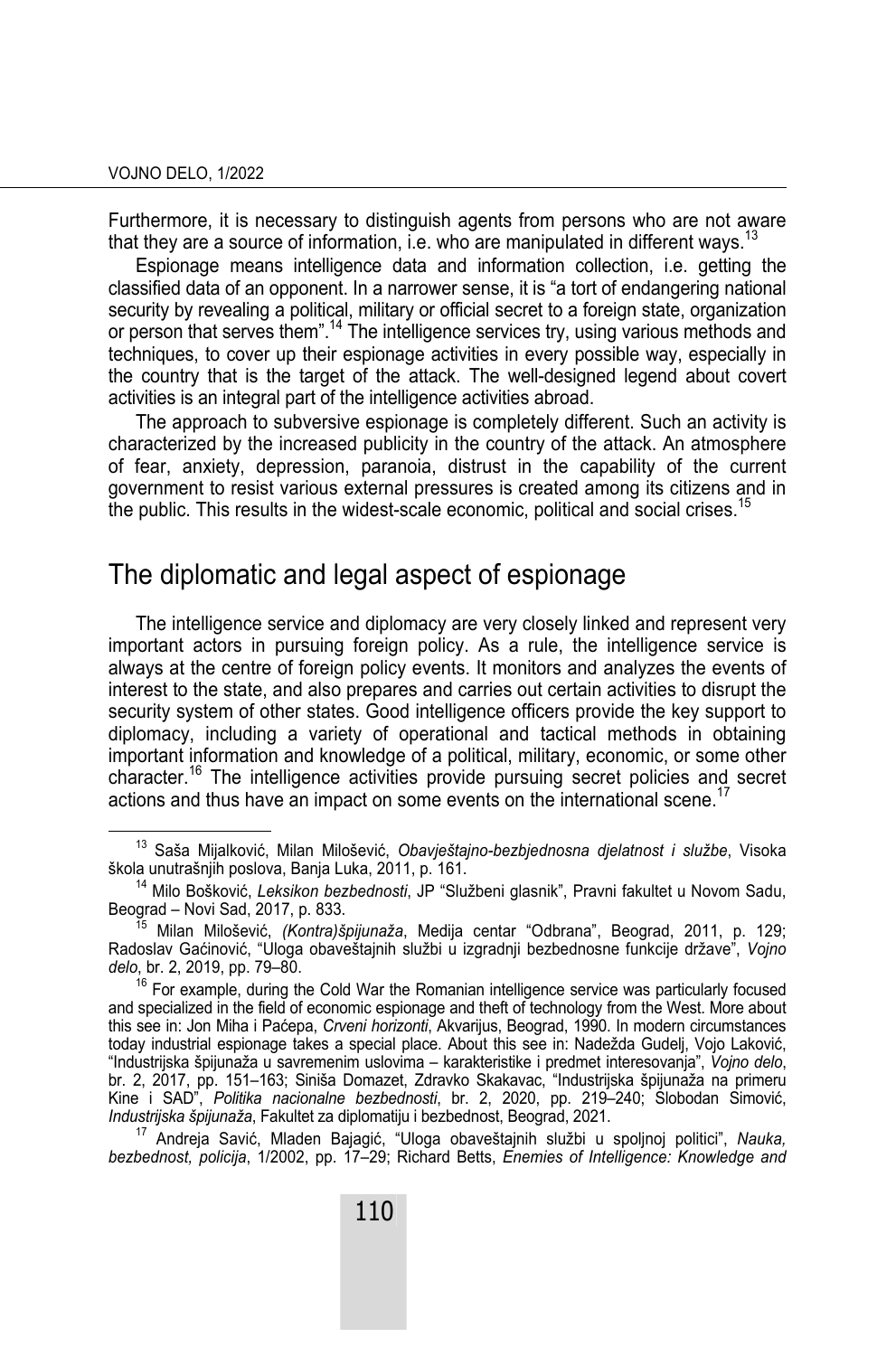The limits of actions are legitimately defined in diplomacy, primarily by international law, which specifies the powers and duties of diplomatic representatives.<sup>18</sup> Their main function is regulated by Article 3 of the Vienna Convention on Diplomatic Relations.<sup>19</sup> It explicitly states that the main functions of a diplomatic mission are to represent the accredited state with the accrediting state, to protect the interests of the accredited state and its citizens within the limits allowed by international law in the accrediting state; negotiating with the government of the accrediting state; informing, by all permitted means, about the conditions and development of events in the accrediting state and submitting reports to the government of the accredited state; promoting friendly relations and developing economic, cultural and scientific relations between the accredited and accrediting state. A diplomatic mission can also be defined as "a process of dialogue and negotiations, in which countries pursue their relations and work to achieve their goals by other means", including the activities of the intelligence services.<sup>20</sup>

The intelligence function is particularly interesting. In the broadest sense, intelligence can be understood as the activity that aims to find out information about something and provide information to someone. When it comes to intelligence as a diplomatic function, it implies the activity of diplomatic representatives, which is aimed at obtaining information about the conditions and development of events in the country where diplomatic representative is accredited by legal means. $21$ 

The provisions of the Vienna Convention on Diplomatic Relations explicitly prohibit the interference of diplomatic representatives in the internal affairs of the host country, as well as the activities of the unauthorized data collection. In that sense, secret activities in favour of the state that accredits diplomatic representatives are inadmissible.<sup>22</sup>

 $\overline{a}$ 

*Power in American National Security*, Columbia University, New York, 2007, pp. 14–17; Roman Ronin, Obaveštajni rad, Fakultet bezbednosti u Beogradu, JP "Službeni glasnik", Beograd, 2009, pp. 29-30; Mladen Bajagić, *Metodika obaveštajnog rada*, gen. quote, p. 24.

<sup>&</sup>lt;sup>18</sup> The limits of diplomatic actions are defined by the 1961 Vienna Convention on Diplomatic Relations, the 1969 Convention on Special Missions, the 1975 Vienna Convention on the Representation of States in their Relations with International Organizations of a Universal Character, as well as the 1973 Convention on the Prevention and Punishment of Crimes against Internationally Protected Persons, including Diplomatic Agents.

<sup>&</sup>lt;sup>19</sup> The Vienna Convention on Diplomatic Relations was adopted on April 18, 1961 in Vienna and entered into force on April 24, 1964.

<sup>20</sup> Milenko Kreća, *Međunarodno pravo predstavljanja (diplomatsko i konzularno pravo)*, Pravni fakultet u Beogradu, Beograd, 2015; Dušan Vasić, *Preventivna diplomatija – Teorijski koncept, normativni okvir i političke kontroverze*, Pravni faklutet u Beogradu JP "Službeni glasnik", Beograd, 2010, pp. 14–15; Jonathan Pinkus, "Intelligence and Public Diplomacy: The Changing Tide", *Journal of Strategic Security*, Vol. 7, No. 1, 2014, pp. 34–36; Dejan N. Tepavac, "Špijunaža kao oblik ugrožavanja poslovnih informacija", *Vojno delo*, br. 3, 2019, pp. 166–169.

<sup>21</sup> Michael Rubin, "The Temptation of Intelligence Politization to Support Diplomacy", *International Journal of Intelligence and Counterintelligence*, Vol. 29, No. 1, 2016, pp. 3–17; Radojica Lazić, "Obaveštajni rad i diplomatija", Srpska politička misao, vol. 54, br. 4, 2016, pp. 236–237.

<sup>22</sup> Ljubomir Stajić, Radojica Lazić, *Uvod u nacionalnu bezbednost*, gen. quote, p. 387.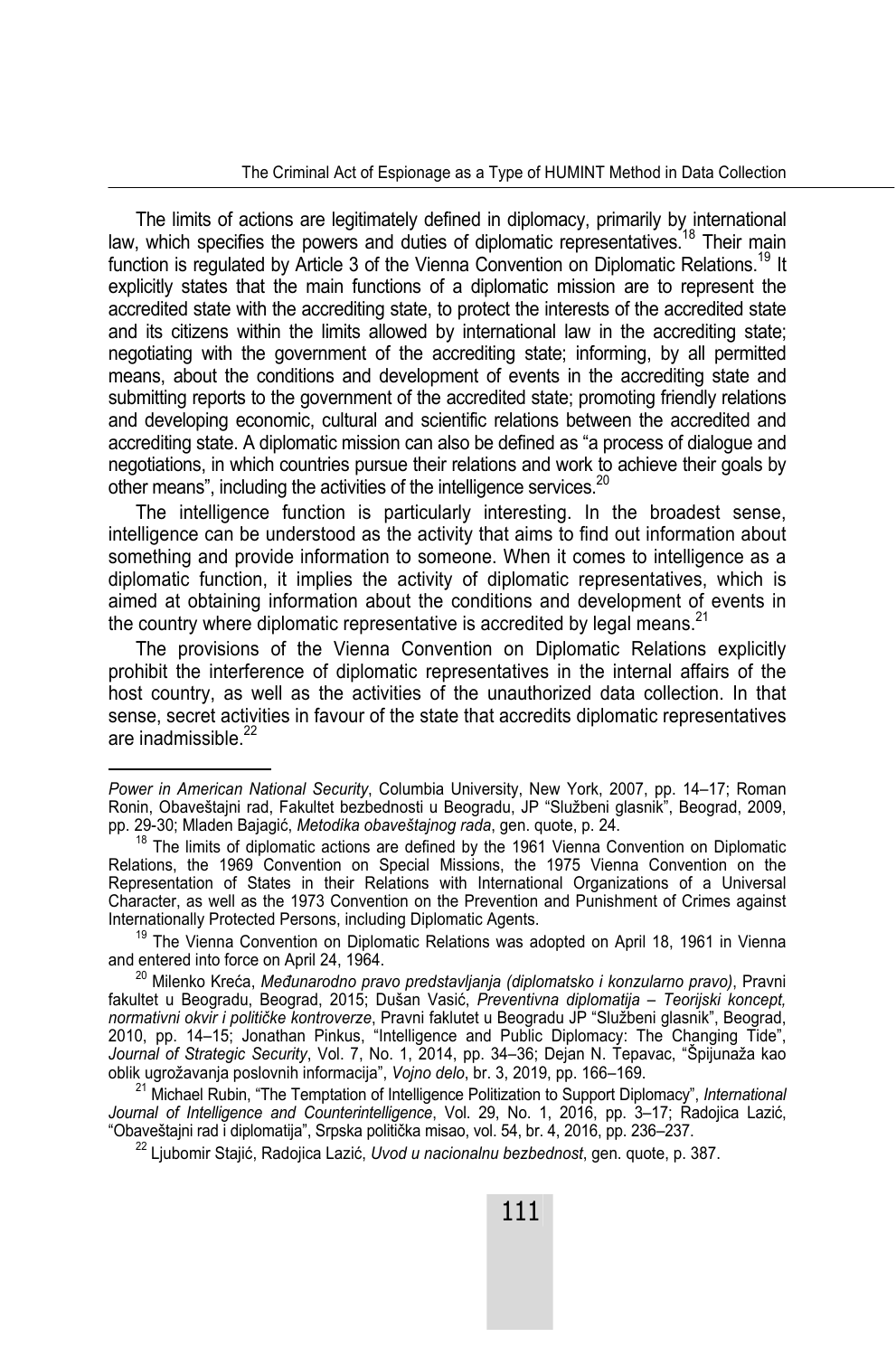The sources of information can be divided into several groups. These are: 1) state bodies and institutions, 2) mass media, 3) direct observation, 4) personal contacts, 5) espionage, 6) pseudo-diplomacy. $^{2}$ 

However, from the aspect of international law, espionage could not be considered a legal source of information. It is treated as a serious criminal act in most modern national legislations.24 Diplomatic representatives, on the basis of the Vienna Convention, are obliged to respect the laws and other positive legal regulations of the host country. However, this is not the case in practice, so there is often a gross violation of diplomatic ethics, i.e. exceeding the authority.<sup>2</sup>

The expulsion of a diplomat for espionage is always considered to be a diplomatic scandal and, to a greater or lesser extent, burdens diplomatic relations between states. In that context, espionage is a very risky act, but regardless of that fact, it is still practiced, so the question arises why diplomats take on the role of professional members of the intelligence service and thus compromise the diplomatic function. The answer to this question is mainly found in the fact that diplomatic mission cannot obtain the necessary information "by all permitted means", but is forced to resort to the use of illegal means. Moreover, the diplomatic function provides professional members of the intelligence services with a good legend for establishing initial contacts with the political leadership of the receiving country. Namely, diplomatic missions abroad establish official contacts with the citizens of the host country in various institutions - political, military, economic, cultural, sports and others. Such contacts imply the establishment of a mutual relationship imbued with trust and friendship. In such a relationship, there are always two sides: the one that collects intelligence data, which acts in a planned and organized manner, and the other, which usually accepts such a position without considering its background.

Many examples indicate the close connection between diplomacy and intelligence services. They are in a kind of partnership, so it is natural for them to cooperate. Each in its way serves the interests of the state and society that they act for. Both sides, based on the competencies defined by law, obtain some data, with diplomats having a clearly defined limit, while the intelligence services, given the manner of action and methods they use, usually do so by secret procedures and methods. It can be said that the activities of the intelligence services continue where the competencies of diplomatic representatives cease. The intelligence services try to abuse the benefits, that is, the privileges and immunities that the Vienna Convention on Diplomatic Relations guarantees to diplomatic representatives.<sup>26</sup>

<sup>&</sup>lt;sup>23</sup> Radojica Lazić, "Obaveštajni rad i diplomatija", gen. quote, p. 241.<br><sup>24</sup> Radoslav Gaćinović, "Uloga obaveštajnih službi u izgradnji bezbednosne funkcije države", gen. quote, p. 77.

<sup>&</sup>lt;sup>25</sup> Dejan N. Tepavac, "Špijunaža kao oblik ugrožavanja poslovnih informacija", gen. quote, p. 165.<br><sup>26</sup> Ibid, pp. 245–247.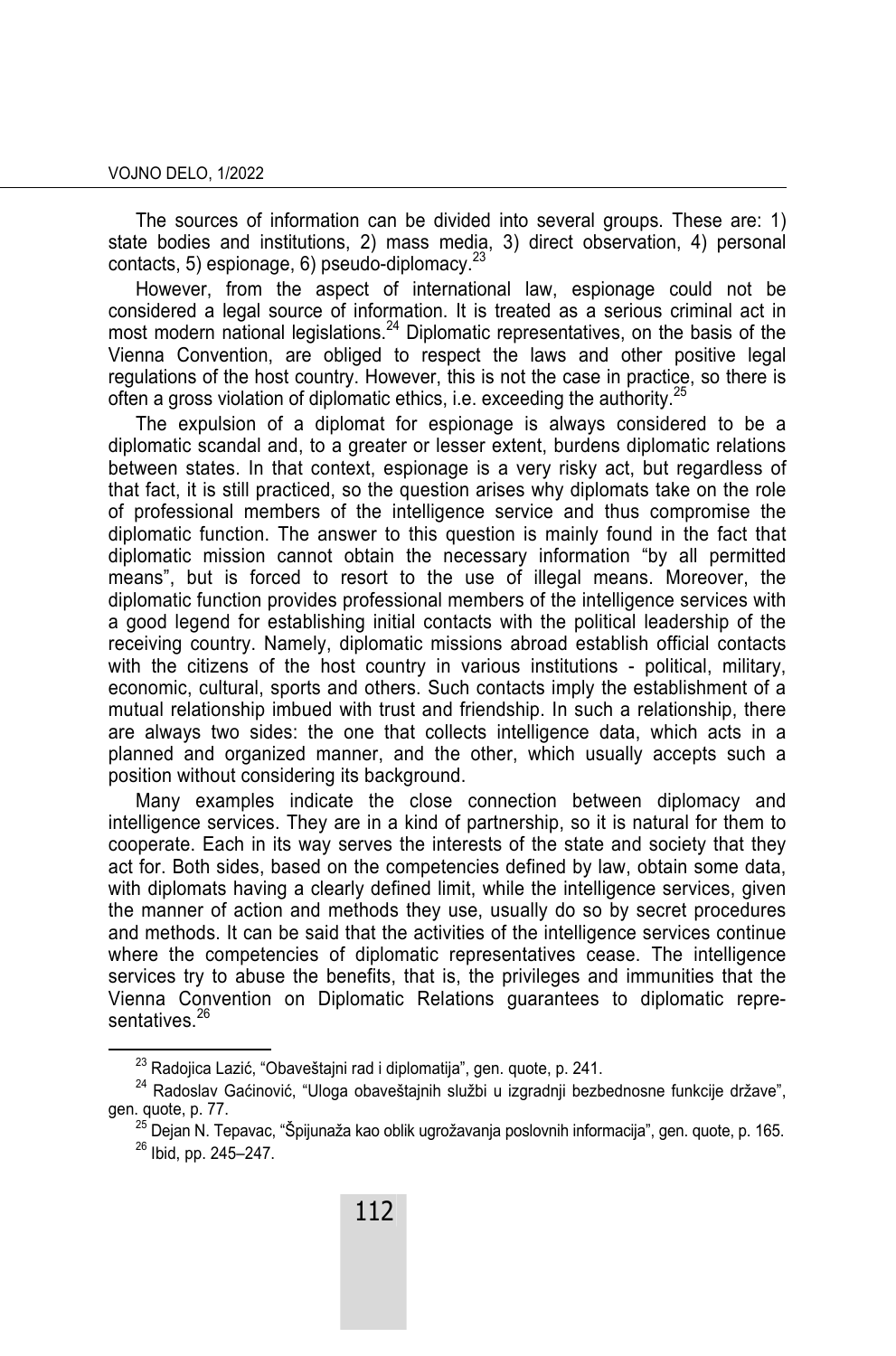### The comparative legal overview of the criminal act of espionage

The criminal legal protection from the criminal act of espionage is left to national criminal legislations. Most countries have defined this criminal act as one of the most serious forms of endangering security and its interests. The criminal act of espionage is committed by persons who disclose or give classified data to a foreign state, organization or person, and not state or its intelligence service. Thus, a state that has incriminated the criminal act of espionage in its national legislation does not have any possibility of punishing the other state for this hostile activity that is directed against its sovereignty and security.<sup>27</sup>

In the Republic of Serbia, the criminal act of espionage is incriminated in Article 315 of the Criminal Code, in the group of the criminal offences against the constitutional order and security. This criminal act has five types.

The first, basic type of this criminal act, consists of "disclosing, giving or making available classified military, economic or official data or documents to a foreign state, organization or person serving them".28 The Criminal Code states disclosing, giving or making available classified data and documents as incriminated acts of this type of crime.<sup>29</sup> Classified data and documents may be of a military, economic or official character. A criminal offence is considered to be committed when classified data or documents have been disclosed, given or made available to a foreign state, foreign organization or person serving them.<sup>30</sup> Three to fifteen years of prison is prescribed for the commission of this criminal act. $31$ 

The second type of this criminal act refers to the management of the intelligence service or its establishment. The establishment of the intelligence service for a foreign state or organization means organizing an intelligence network in the territory of Serbia in order to collect classified data.<sup>32</sup> This type of crime is punished by five to fifteen years of prison.

The third type of the criminal act of espionage is when "someone joins the foreign intelligence service, collects data for it or otherwise helps its work".<sup>33</sup> The sentence for committing this type of the criminal act of espionage is one to ten years.

27 Bora Čejović, Mirko Kulić, *Krivično pravo*, Pravni fakultet za privredu i pravosuđe u Novom Sadu, Novi Sad, 214, 517.

<sup>28</sup> Article 315, Paragraph 1 of the Criminal Code of the Republic of Serbia, "*The Official Gazette of the RS*", No. 85/05, 88/05 - amended, 107/05 - amended, 72/09, 121/12, 104/13, 108/14, 94/16 and 35/19).

<sup>&</sup>lt;sup>29</sup> Bora Čejović, Mirko Kulić, *Krivično pravo*, gen. quote, p. 517.<br><sup>30</sup> Zoran Stojanović, Obrad Perić, *Krivično pravo – posebni deo*, Pravna knjiga, Beograd, 2014, p. 266.

<sup>&</sup>lt;sup>31</sup> Miroslava Derikonjić, "Čolović se nagodio sa tužilaštvom", Politika – elektronsko izdanje, September 5, 2016.

<sup>&</sup>lt;sup>32</sup> Bora Čejović, Mirko Kulić, *Krivično pravo*, gen. quote, p. 518.

 $33$  The assisting activities can be material assistance, giving advice, instructions and accommodation, mediation in making acquaintances with some persons, renting or leasing the use of recording devices, etc.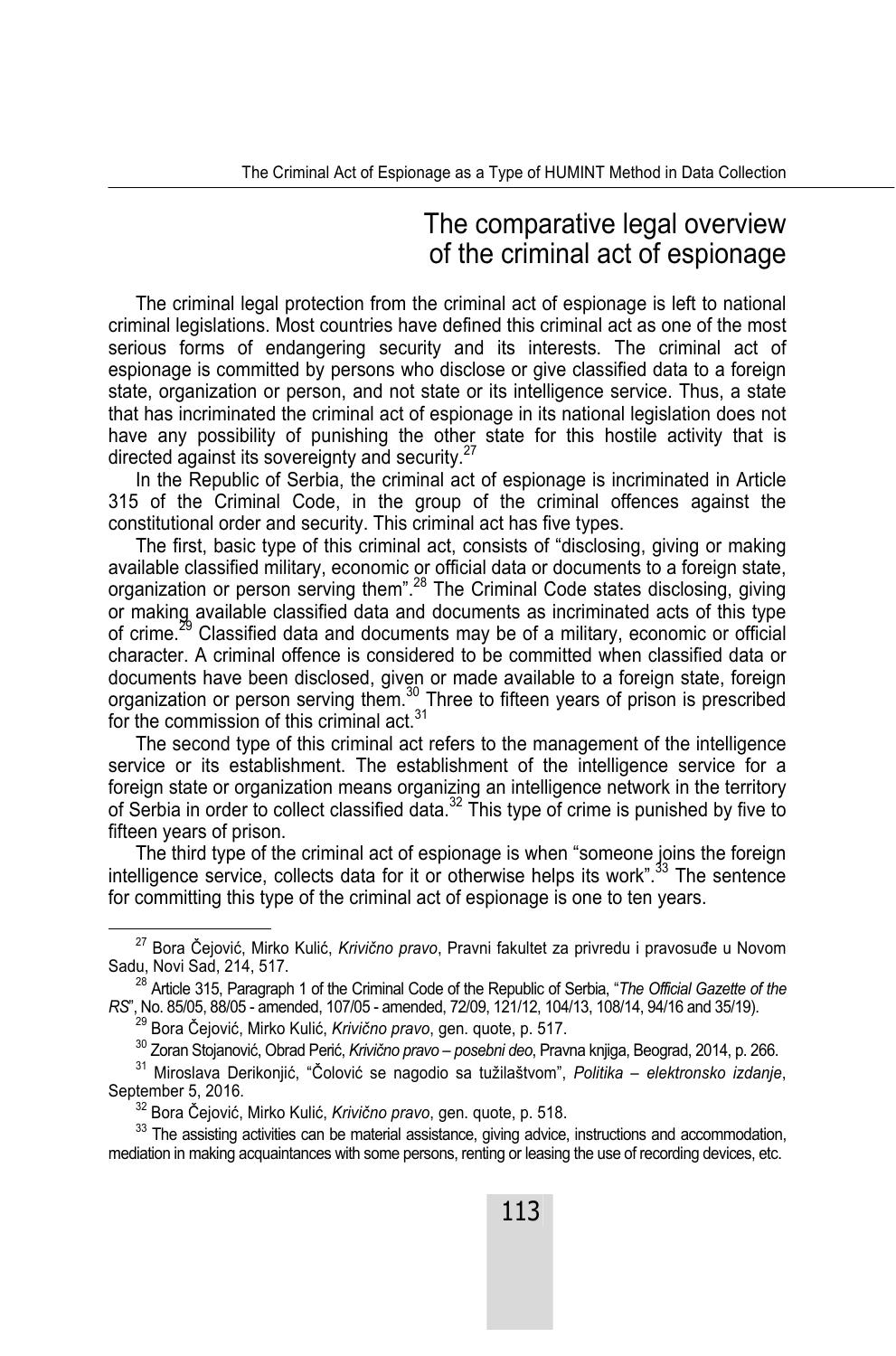The fourth type of this criminal act happens if the perpetrator "obtains classified data and documents with the intention of handing them over to a foreign state, organization or person who serves them".<sup>34</sup> The sentence for this crime is one to eight years of prison.

The most serious type of espionage is provided for in Article 321, Paragraph 3, of the Criminal Code, and it refers to the criminal act of espionage committed during a state of war, an armed conflict or a state of emergency.<sup>35</sup>

One of the main conditions for the criminal act of espionage is to define which data can be considered classified. According to the current provision, in order for data or documents to be considered classified, it is not enough that they are, on the basis of law, other regulation or decision of the competent state body, formally declared classified, but it is insisted that their disclosure would cause or could cause, adverse consequences for the security, defence or political, military or economic interests of country.<sup>36</sup>

In the Criminal Code of Montenegro, the criminal act of espionage is defined in Article 368 in Chapter 29, which is entitled "The criminal offences against the constitutional order and security of Montenegro". Regarding this criminal act, there are almost no differences in comparison to the criminal legislation of the Republic of Serbia. The only difference is in terms of the minimal sentence of prison, in Paragraph 3, Article 368, the Criminal Code of Montenegro, which states that everyone who "joins the foreign intelligence service, collects data for it or otherwise helps its work, will be sentenced to two to ten years of prison".<sup>37</sup> On the other hand, the Criminal Code of the Republic of Serbia provides for a sentence of one to ten years of prison for the same act.

The Criminal Code of Bosnia and Herzegovina incriminates the criminal act of espionage in Chapter 16, Article 163, in the group of the criminal offences against the integrity of Bosnia and Herzegovina. The minimal sentence for the basic type of the criminal act of espionage, according to such Code, is prison for a year, while in the Serbian legislation, the minimal sentence is three years. The difference in the second type of this crime is in terms of the maximal sentence of prison, which is according to the Criminal Code of the Republic of Serbia 15 years, while Article 163 in Paragraph 3 of the Criminal Code of Bosnia and Herzegovina does not provide for a maximal sentence for this crime. The third type is completely the same as in the criminal legislation of the Republic of Serbia. The fourth type differs in the amount of the maximal prison sentence, whereby according to the Criminal Code of the Republic of Serbia it is eight years, and according to the Criminal Code of Bosnia and Herzegovina it is ten years.<sup>38</sup> (Criminal Code of Bosnia and Herzegovina, Article 163, Paragraph 4). $\frac{3}{2}$ 

<sup>&</sup>lt;sup>34</sup> Article 315, Paragraph 4, Criminal Code of the Republic of Serbia.<br><sup>35</sup> Đorđe Đorđević, *Krivično pravo – posebni deo*, Kriminalističko-policijska akademija, Beograd, 2014, p. 186.

<sup>&</sup>lt;sup>36</sup> Article 315, Paragraph 6, Criminal Code of the Republic of Serbia.<br><sup>37</sup> Article 368, Paragraph 3, of the Criminal Code of Montenegro, "*The Official Gazette of the Republic of Montenegro*", No. 70/03, 13/04 - amended, 47/06, 40/08, 25/10, 64/11 - other law , 40/13, 56/13 - amended, 14/15, 42/15, 58/15 - other law, 44/17, 498/18 and 3/20).

<sup>38</sup> Article 163, Paragraph 4, of the Criminal Code of Bosnia and Herzegovina, "*The Official Gazette of* 

<sup>&</sup>lt;sup>39</sup> Milan Škulić, "Špijuni među nama", *Politika-elektronsko izdanje*, September 7, 2016,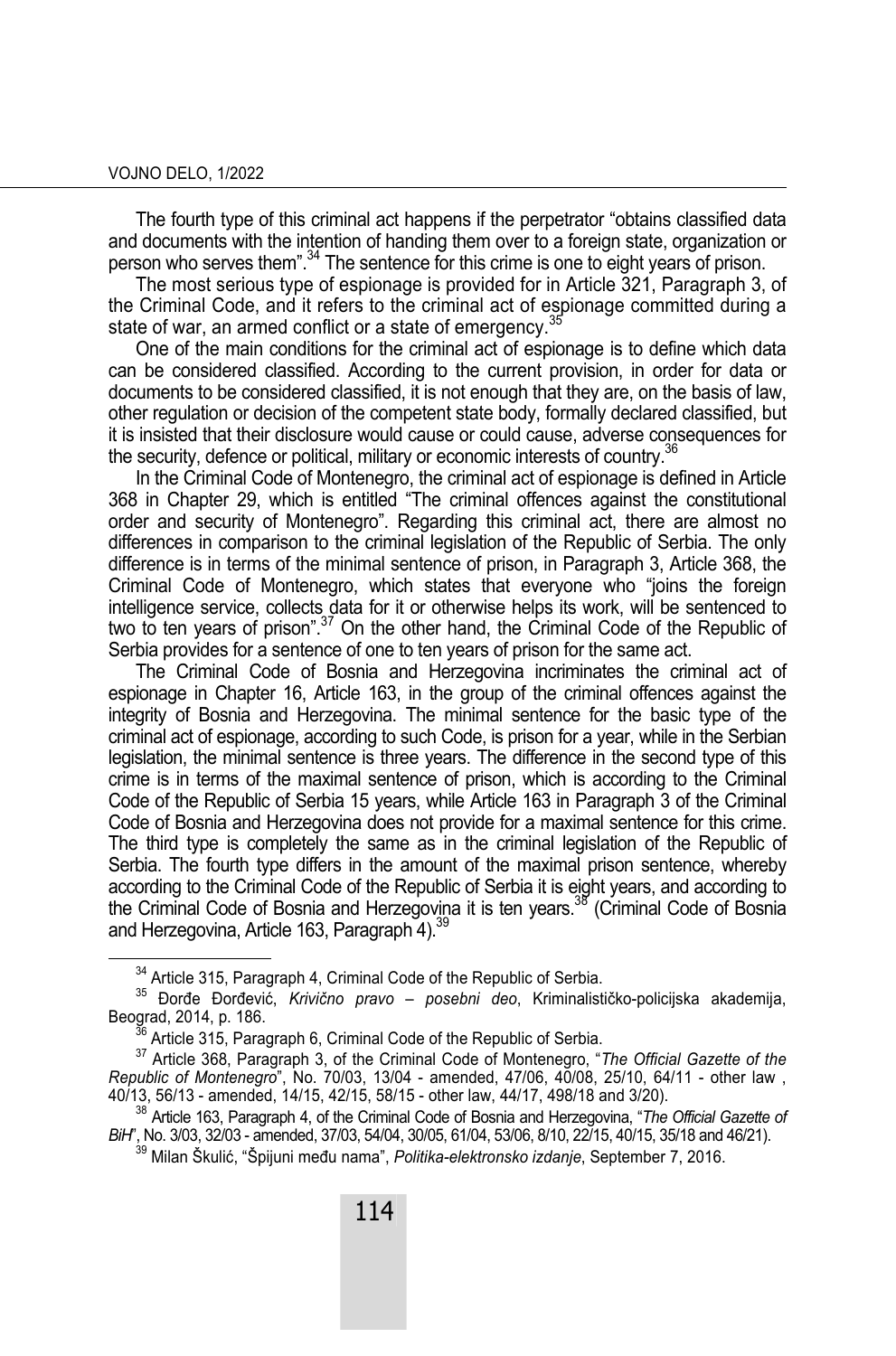The Republic of Croatia has prescribed the criminal act of espionage in Article 348 of the Criminal Code in the group of the criminal offences against the Republic of Croatia. The basic type is defined in Paragraph 1, essentially the same as in other Criminal Codes of the former SFRY countries, except that it is explicitly stated that the perpetrator has been entrusted with classified data or has obtained them in an illegal manner. The difference in comparison to the Criminal Code of the Republic of Serbia is in terms of the minimal sentence, given that the Croatian Criminal Code provides for a minimal sentence of a year of prison. Paragraph 2 incriminates "the unauthorized collection of classified data, with the aim of making them available to a foreign state, foreign organization, foreign legal entity or person working for them".40 The sentence for this type of crime is from six months to five years of prison. Paragraph 3 incriminates "establishing, organising, joining, as well as assisting in the work of a foreign intelligence service in the territory of the Republic of Croatia, which acts against the interests of the country".<sup>41</sup>

Thus, unlike the Criminal Code of the Republic of Serbia, which makes a difference, in terms of sentence, between organising and establishing a foreign intelligence service, on the one hand, and assisting and joining a foreign intelligence service, on the other hand, the Croatian Criminal Code prescribes a single prison sentence for all these actions lasting from a year to ten years. The Criminal Code of the Republic of Croatia stipulates a more serious type of this criminal act, when it has been committed during a war or an armed conflict in which the Republic of Croatia participates, whereby for the acts from Paragraph 1 and 3 a sentence of at least five years of prison is prescribed whereas for the act from Paragraph 2 from three to fifteen years of prison. It is important to note that the legislator has overlooked that Croatia does not have to be at war for its Armed Forces to take part in an armed conflict, given that it is a member of NATO and EU, within which they can be engaged in combat missions conducted by these international organizations. The most serious type is incriminated in Article 351, which provides for the criminal act of espionage "10 years of prison or long-term imprisonment if committed by the President of the Republic of Croatia, the Prime Minister or a member of the Government of the Republic of Croatia or the President of the Croatian Parliament" <sup>42</sup>

In Hungary, the criminal act of espionage is prescribed in Article 261 of the Criminal Code in the group of the criminal offences against the state. In Paragraph 1, the act of execution consists of collecting intelligence information for a foreign power or foreign organization. Collecting means obtaining, in various ways, intelligence information that is of interest to a foreign power or foreign organization, and which is not confidential. For this type of criminal act, it is not relevant whether the data have been submitted to a foreign power or organization, but it is necessary to have the intention to submit the collected data to a foreign power or organization. The sentence for this type of crime is two to eight years of prison.<sup>4</sup>

40 Article 368, Paragraph 2, of the Criminal Code of the Republic of Croatia, "*The Official Gazette of the Republic of Croatia*", No. 125/11, 144/12, 56/15, 61/15, 101/17, 118/18, 126/19 and 84/21).

<sup>&</sup>lt;sup>41</sup> Article 368, Paragraph 3, Criminal Code of the Republic of Croatia.<br><sup>42</sup> Article 368, Paragraph 1, Criminal Code of the Republic of Croatia.<br><sup>43</sup> Article 261. Paragraph 1, of the Criminal Code of the Republic of Hung *Közlöny"*, 2012). https://net.jogtar.hu/jogszabaly? docid = a1200100.tv, 10/09/2021.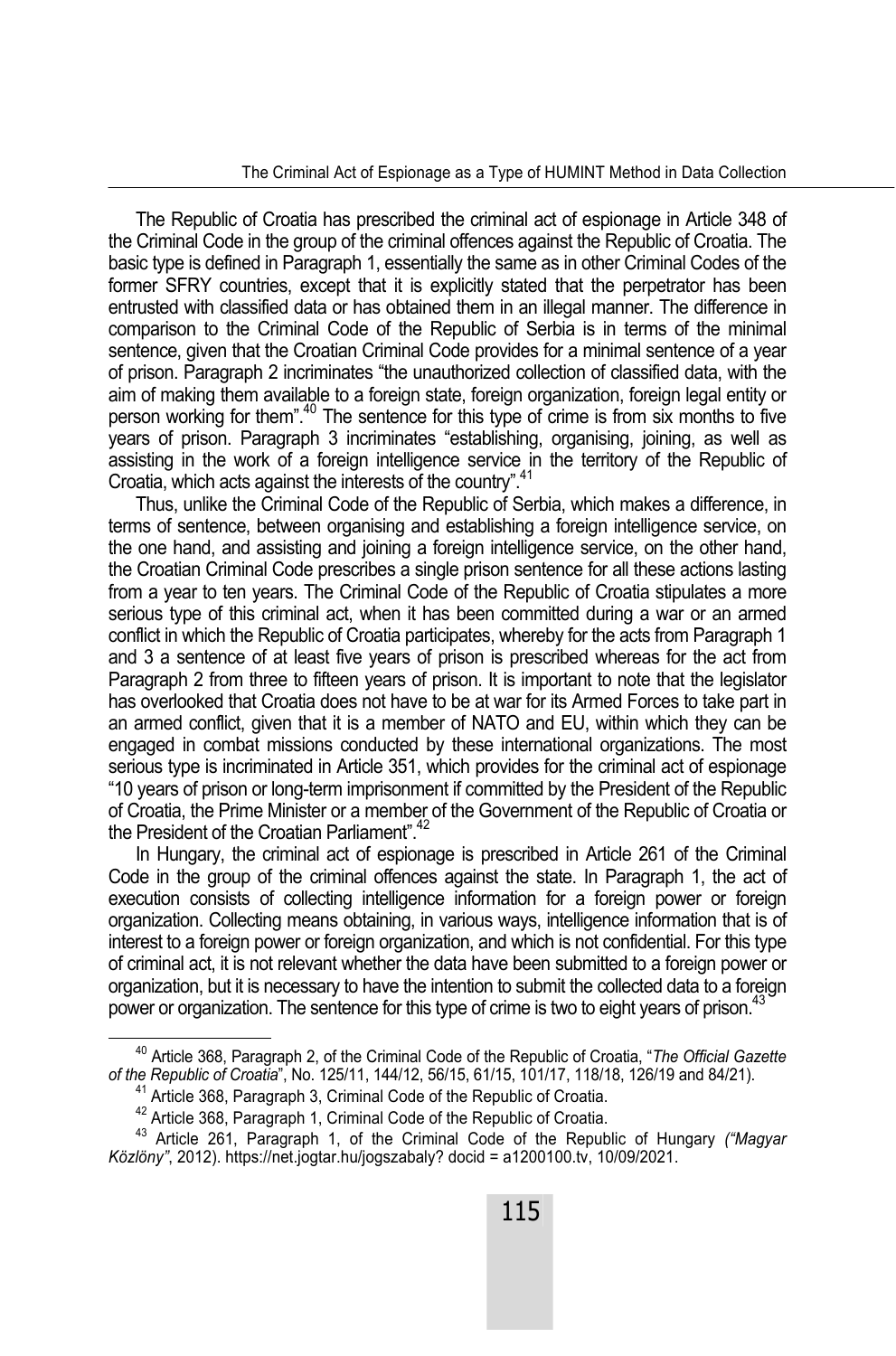A more serious type of the criminal act of espionage happens if the execution of the basic type has led to the disclosure of confidential data. The sentence for a more serious type of crime is from five to fifteen years of prison. Preparatory actions for committing the crime of espionage are sentenced to one to five years of prison.<sup>44</sup> In order to reveal and interrupt the activities of foreign intelligence services in the territory of the Republic of Hungary, there is the possibility of acquittal of persons who agree to cooperate and reveal the identity of foreign persons who they are in contact with.<sup>45</sup>

In addition, "every person who conducts espionage directed at the allied armed forces in Hungary or in the territory of other states in the alliance with Hungary on the basis of an international agreement implying the obligation of mutual military assistance shall be punished in accordance with Article 261 of the Criminal Code of the Republic of Hungary".<sup>46</sup>

#### *Conclusion*

The intelligence work, as an activity, is an integral part of the state activities at international level. This work is performed by specially trained persons, who, by implementing certain knowledge and skills, obtain classified data of various kinds for their clients, i.e. political decision-makers. Such an activity is contrary to all norms of international law. However, despite the fact that in the legislation of many countries it is treated as a serious crime, espionage is very widespread. Interests are a priority of national policies, so such an activity has always been a secret and powerful weapon to learn more about the other side.

The HUMINT method in data collection is a secret activity from the point of view of the state that organizes this type of intelligence activity. However, from the aspect of the state in which this method of data collection is implemented, such actions are illegal and incriminated as the crime of espionage.

By analyzing the mentioned criminal laws, it can undoubtedly be concluded that espionage is a prohibited and strictly punished activity. However, despite the fact that it is very severely sanctioned, the states and their intelligence services still undertake such activities. In this regard, one may ask the question: how the implementation of espionage and the HUMINT method can be justified as an illegal way of collecting data. The answer is contained in the fact that the state, if it would like to exist in modern conditions and preserve national interests, its security, and also the security of its citizens, is forced to implement espionage to reveal the enemy secret. Thus, the

<sup>&</sup>lt;sup>44</sup> Article 261, Paragraph 3, Criminal Code of the Republic of Hungary.<br><sup>45</sup> Article 261, Paragraph 4, Criminal Code of the Republic of Hungary.<br><sup>46</sup> Article 262, Criminal Code of the Republic of Hungary. Having in mind t Republic of Hungary is a member of NATO and EU, it also incriminates every espionage activity directed to these organizations, i.e. their armed forces, whether this act has been committed in the territory of Hungary or some other country that Hungary is in alliance with.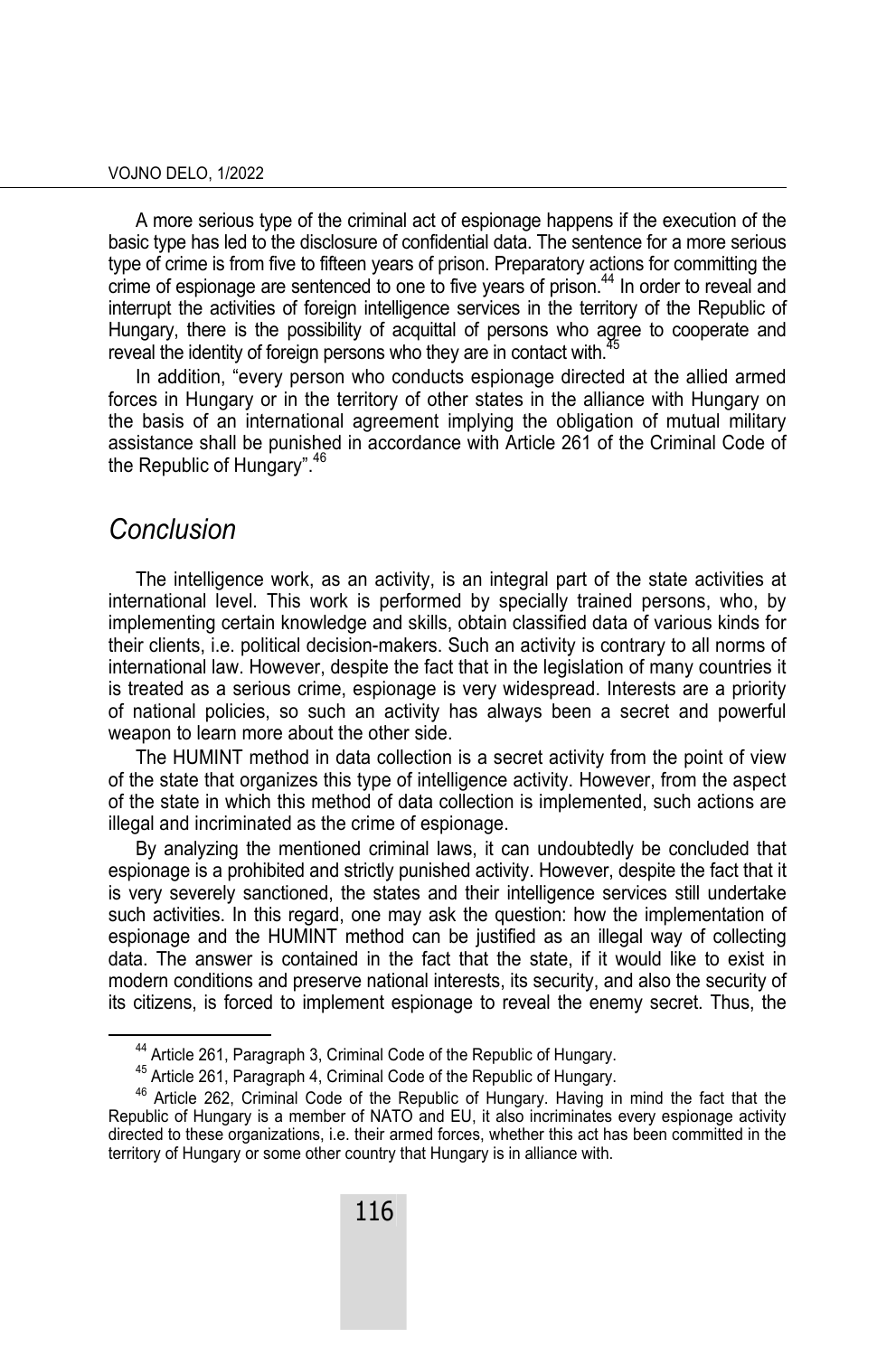interests of the state and society as a whole dictate the implementation of these methods. Therefore, we can conclude that, still, there is nothing that is allowed, which could be an alternative to this activity, or the results it achieves.

#### *Literature*

[1] Младен Бајагић, Методика обавештајног рада, Криминалистичко-полицијска академија, Београд, 2015.

[2] Бечка конвенција о дипломатским односима, (*"Службени лист СФРЈ – Међународни уговори"*, број 24/64).

[3] Драган Болић, *Менаџмент обавештајне делатности у функцији оперативног планирања (докторска дисертација),* Војна академија, Београд, 2016.

[4] Мило Бошковић, Лексикон безбедности, ЈП "Службени гласник", Правни факултет у Новом Саду, Београд–Нови Сад, 2017.

[5] Душан Васић, *Превентивна дипломатија – Теоријски концепт, нормативни оквир и политичке контроверзе,* Правни факултет у Београду и ЈП "Службени гласник", Београд, 2010.

[6] Радослав Гаћиновић, "Улога обавештајних служби у изградњи безбедносне функције државе", *Војно дело*, бр. 2, 2019, стр. 69–81.

[7] Надежда Гудељ, Војо Лаковић, "Индустријска шпијунажа у савременим условима – карактеристике и предмет интересовања", *Војно дело*, бр. 2, 2017, стр. 151–163.

[8] Синиша Домазет, Здравко Скакавац, "Индустријска шпијунажа на примеру Кине и САД", *Политика националне безбедности*, бр. 2, 2020, 219–240.

[9] Ђорђе Ђорђевић, *Кривично право – посебни део*, Криминалистичко-полицијска академија, Београд, 2014.

[10] Мирослава Дерикоњић, "Чоловић се нагодио са тужилаштвом", *Политика – електронско издање*, 5.09.2016.

[11] Миленко Крећа, *Међународно право представљања (дипломатско и конзуларно право)*, Правни факултет у Београду; Београд, 2015.

[12] Кривични законик Републике Србије, (*"Службени гласник РС",* бр. 85/05, 88/05 – испр., 107/05 – испр., 72/09, 121/12, 104/13, 108/14, 94/16 и 35/19).

[13] Кривични законик Црне Горе (*"Службени лист РЦГ"*, бр. 70/03, 13/04 – испр., 47/06, 40/08, 25/10, 64/11 – др. закон, 40/13, 56/13 – испр., 14/15, 42/15, 58/15 – др. закон, 44/17, 498/18 и 3/20).

[14] Кривични закон Босне и Херцеговине, (*"Службене новине БиХ"*, бр. 3/03, 32/03 – исп., 37/03, 54/04, 30/05, 61/04, 53/06, 8/10, 22/15, 40/15, 35/18 и 46/21).

[15] Казнени закон Републике Хрватске, (*"Народне новине РХ"*, бр. 125/11, 144/12, 56/15, 61/15, 101/17, 118/18, 126/19 и 84/21).

[16] Кривични законик Републике Мађарске, (*"Magyar Közlöny",* 2012). https://net.jogtar.hu/jogszabaly? docid=a1200100.tv, 10/09/2021.

[17] Радојица Лазић, Обавештајни рад и дипломатија, *Српска политичка мисао*, бр. 4/2016, стр. 233–250.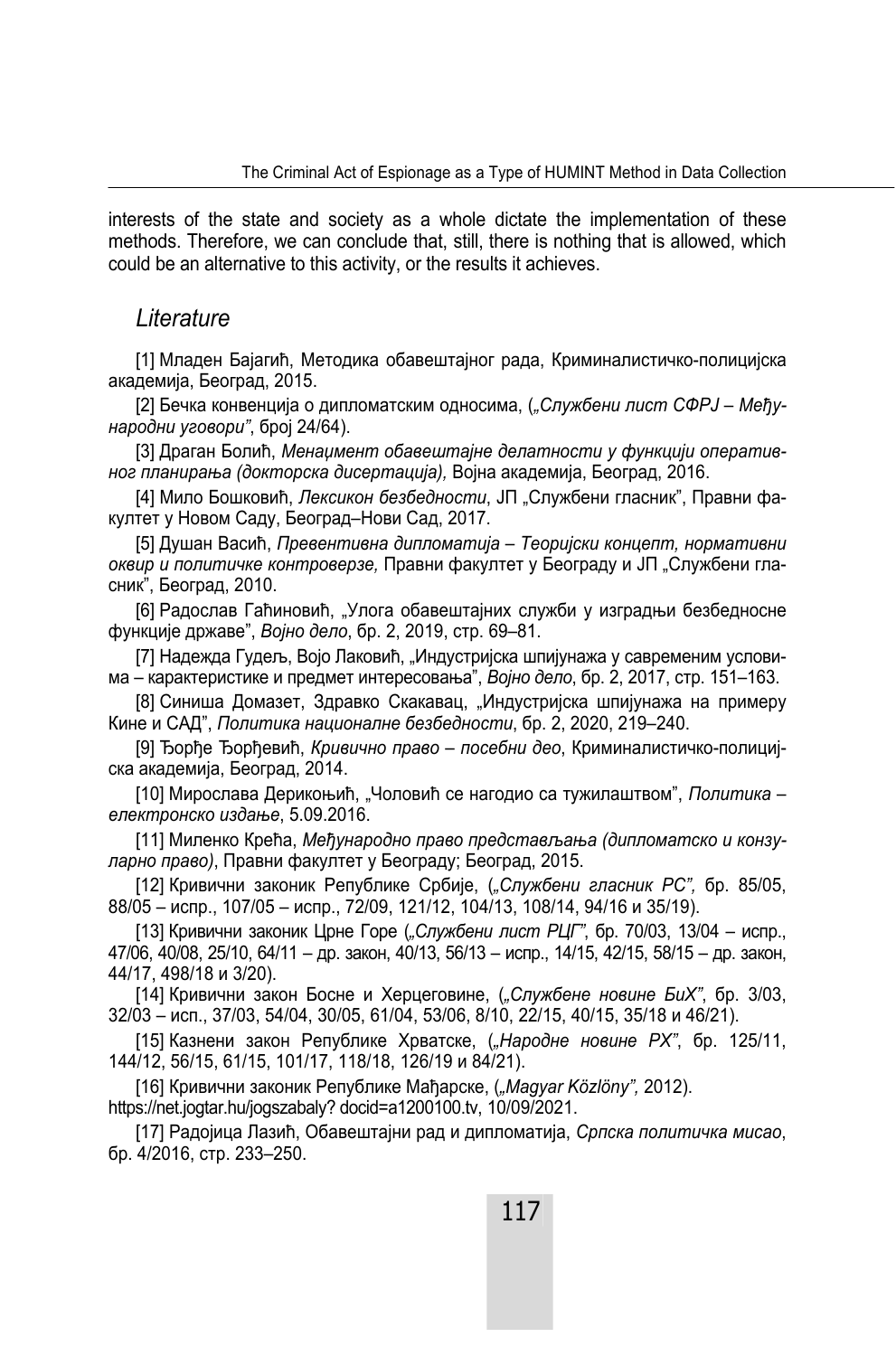[18] Милан Мијалковски, *Обавештајне и безбедносне службе*, Факултет безбедности и "Службени гласник", Београд, 2009.

[19] Саша Мијалковић, Милан Милошевић, *Обавјештајно-безбједносна дјелатност и службе,* Висока школа унутрашњих послова, Бањалука, 2011.

[20] Милан Милошевић, *(Контра)шпијунажа*, Медија центар "Одбрана", 2011.

[21] Марко Парезановић, *Политички преврати – савремени приступ,* Нова српска политичка мисао, Београд, 2013.

[22] Јон Михаи Паћепа, *Црвени хоризонти*, Акваријус, Београд, 1990.

[23] Роман Ронин, *Обавештајни рад*, Факултет безбедности у Београду и ЈП "Службени гласник", 2009.

[24] Андреја Савић, *Национална безбедност,* Криминалистичко-полицијска академија, Београд, 2007.

[25] Андреја Савић, Младен Бајагић, "Улога обавештајне активности у спољној политици", *Наука, безбедност, полиција,* вол. 8, бр. 1, 2003, стр. 17–42.

[26] Слободан Симовић, *Индустријска шпијунажа*, Факултет за дипломатију и безбедност, Београд, 2021.

[27] Љубомир Стајић, *Основи система безбедности – са основама истраживања безбедносних појава,* Правни факултет у Новом Саду, Нови Сад, 2021.

[28] Љубомир Стајић, Радојица Лазић, *Увод у националну безбедност,* Академија за националну безбедност и ЈП "Службени гласник", Београд, 2015.

[29] Зоран Стојановић; Обрад Перић, *Кривично право – посебни део,* Правна књига, Београд, 2014.

[30] Дејан Н. Тепавац, "Шпијунажа као облик угрожавања пословних информација", *Војно дело*, бр. 3, 2019, стр. 164–173.

[31] Сун Цу, *Умеће ратовања*, Бабун, Београд, 2014.

[32] Бора Чејовић, Мирко Кулић, *Кривично право,* Правни факултет за привреду и правосуђе, Новом Саду, 2014.

[33] Милан Шкулић, "Шпијуни међу нама", *Политика*, 7.09.2016.

[34] Richard Betts, *Enemies of Intelligence: Knowledge and Power in American Nacional Security*, Columbia University, New York, 2007.

[35] Jonathan Pinkus, "Intelligence and Public Diplomacy: The Changing Tide", *Јournal of Strategic Security*, Vol. 7, No. 1, 2014, pр. 33–46.

[36] Michael Rubin, "The Temptation of Intelligence Politization to Support Diplomacy", *International Journal of Intelligence and Counterintelligence,* Vol. 29, No. 1, 2016, pp. 1–25.

#### *S u m m a r y*

he intelligence service is a specialized institution of the state apparatus of the The intelligence service is a specialized institution of the state apparatus of the government which, on the basis of legal competencies, using secret methods and procedures, collects some data and knowledge in the territory of other state and submits them to the highest state decision-makers for the accomplishment of national